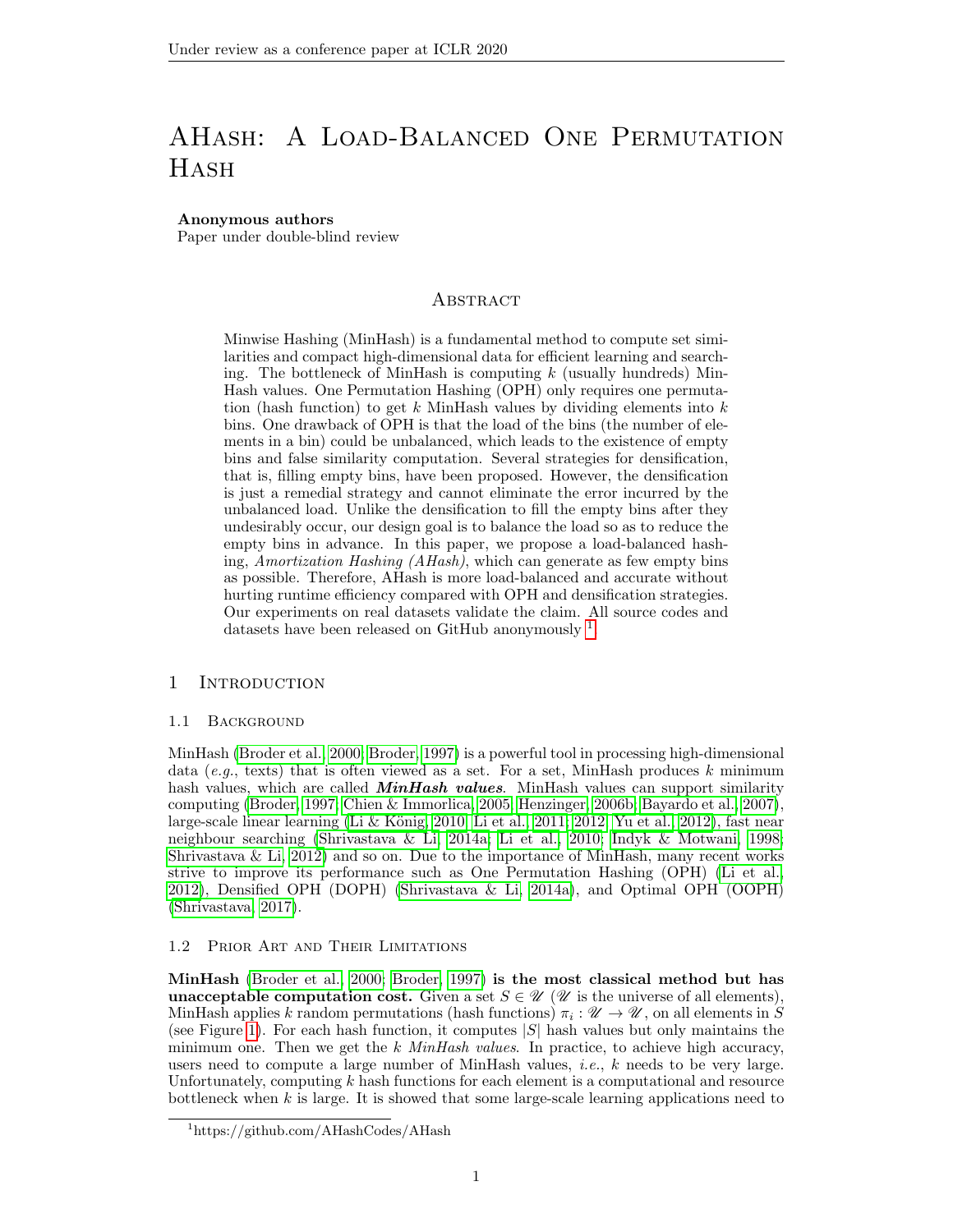compute more than 4000 MinHash values, which takes a non-negligible portion of the total computation time [\(Fernandez et al., 2019;](#page-8-7) [Li, 2015\)](#page-8-8).

One Permutation Hash (OPH) [\(Li et al., 2012\)](#page-9-1) overcomes the drawback of Min-Hash, but the produced MinHash values may be less than the demand. To overcome the drawback of MinHash, OPH reduces the number of hash computations per element from  $k$  to 1. As shown in Figure [1,](#page-1-0) the key idea of OPH is that all elements are divided into  $k$  bins by hashing, and each bin maintains the minimum hash value respectively. Ideally, each bin will produce a MinHash value. Unfortunately, if the data is skewed or sparse, some bins could have many elements, but some bins could be empty. As a result, the number of produced MinHash values could be smaller than  $k$ .



<span id="page-1-0"></span>Figure 1: A toy example of existing works and our design goal with  $k = 5$ . The hash values of elements at the bottom are MinHash values.

Existence of empty bins is fatal for some applications. To compute similarities, it is known that the existence of empty bins leads to the false similarity estimation (see detailed reasons in Section [2\)](#page-2-0) [\(Shrivastava, 2017;](#page-9-6) [Shrivastava & Li, 2014a;](#page-9-3) [Fernandez et al., 2019\)](#page-8-7). To search near neighbours, using the empty bins as indexes leads to the false positives (see detailed reasons in Section [2\)](#page-2-0) [\(Shrivastava & Li, 2012;](#page-9-5) [2014a\)](#page-9-3). Therefore, every empty bin needs a MinHash value, and how to appropriately fill empty bins attracts research interests in recent years [\(Li et al., 2012;](#page-9-1) [Shrivastava, 2017;](#page-9-6) [Shrivastava & Li, 2014a;](#page-9-3)[b\)](#page-9-7).

Densification is helpful for filling empty bins but does not fairly use the original data. Densification, proposed by [Shrivastava & Li](#page-9-3)  $(2014a)$ , is to fill the empty bins by reusing the minimum values of the non-empty bins to fix the drawback of OPH. Many densification strategies have been proposed [\(Li et al., 2012;](#page-9-1) [Shrivastava & Li, 2014a;](#page-9-3)[b;](#page-9-7) [Shrivastava, 2017\)](#page-9-6). Among all densification strategies, OOPH [\(Shrivastava, 2017\)](#page-9-6) achieves the smallest variance. It hashes IDs of empty bins to select a non-empty bin to reuse (See Figure [1\)](#page-1-0). Although it achieves the smallest variance, it is often impossible to choose the optimal value to fill each empty bin. As shown as Figure [1,](#page-1-0) OOPH just reuses the MinHash values of non-empty bins. Because OPH only involves three elements  $\{A, D, C\}$ to compute MinHash values, it places the constrains on OOPH which can only reuse these three elements. Such a reuse is unfair: the Minhash values could be reused multiple times, but other elements  $({B, E})$  will never be reused. Unfairness probably incurs error.

# 1.3 Our Solution: Amortization Hashing

Instead of filling empty bins, this paper proposes, Amortization Hashing (AHash), which can produce fewer empty bins, so as to achieve high accuracy. As shown in Figure [1,](#page-1-0) to minimize the unfairness of the densification, we aim to design a load-balanced hash (AHash) which produces as few empty bins as possible. After using Amortization Hashing, there could be still empty bins for very sparse sets, and we use OOPH to fill the remaining empty bins. We have proved (see Theorem 3) that the lower the number of empty bins is, the higher accuracy will be. This paper is the first attempt to design a load-balanced hash for OPH.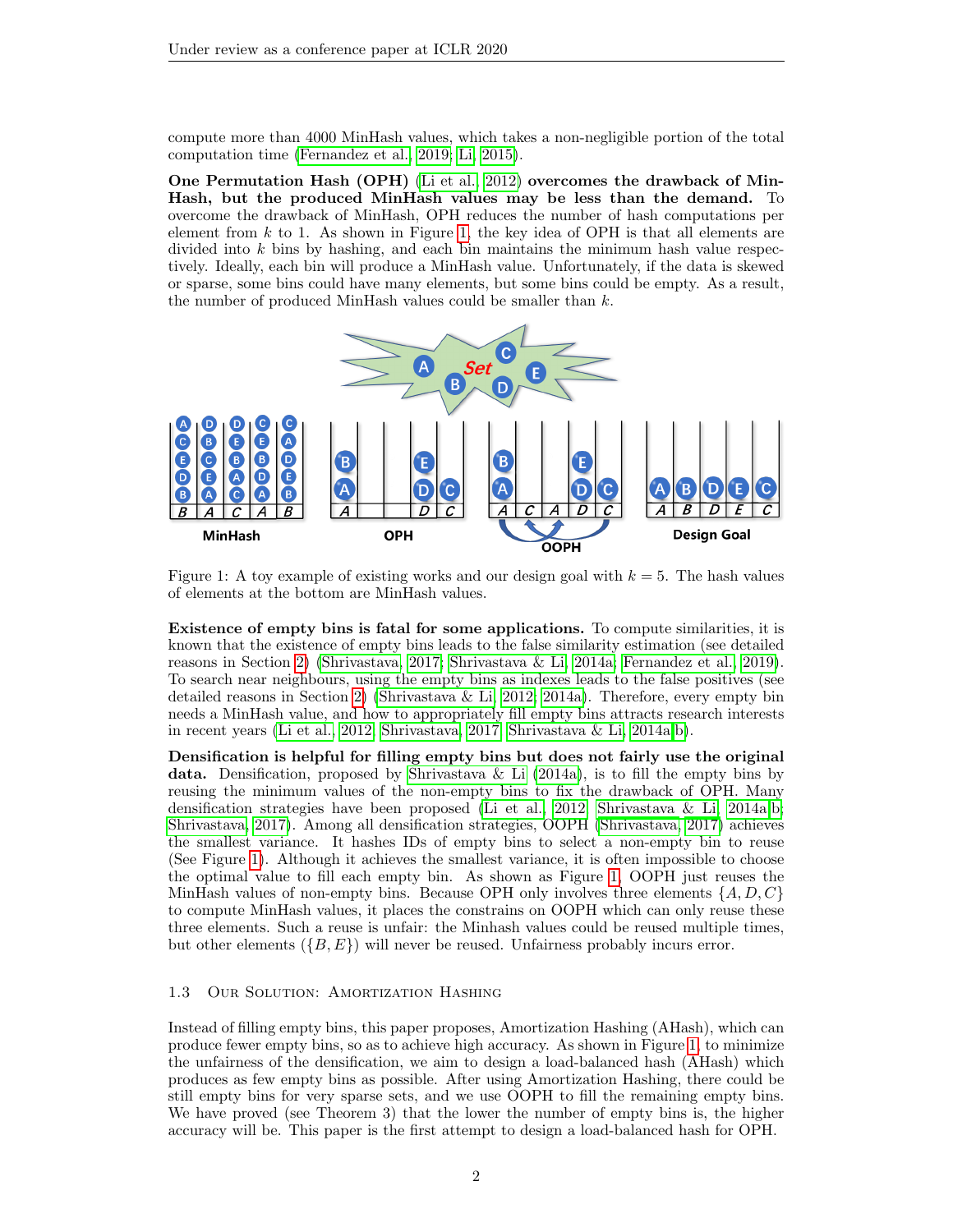Intuitively, if a bin holds too many elements, it is **wasted**. In contrast, if a bin holds no element, it is **starved**. Therefore, if we can pair up a wasted bin and a starved bin, and amortize the elements between them, we can eliminate the unfairness of using densification. The details of amortization hashing are provided in Section [3.](#page-4-0)

AHash is a novel solution which is orthogonal with densification, and can improve accuracy of all densification strategies. For densification strategies, filling each empty bin could incur small error. Filling more empty bins will incur larger error. To minimize the error of filling empty bins, we are expected to minimize the number of empty bins during dividing elements into bins. It is worth mentioning that AHash does not incur additional computation cost.

# 1.4 KEY CONTRIBUTIONS

1) We propose a load-balanced hashing, Amortization Hashing, which can improve accuracy while retaining the same runtime efficiency. (Section [3\)](#page-4-0)

2) We conduct theoretical analysis and extensive experiments, and results show that AHash can achieve higher accuracy. (Section [4\)](#page-5-0)

3) We apply AHash for two data mining tasks, linear SVM, and near neighbour search, and results show AHash significantly outperforms the state-of-the-art in practical applications. (Section [4\)](#page-5-0)

# <span id="page-2-0"></span>2 Preliminaries

# 2.1 Formal Defnitions of MinHash, OPH and OOPH

Formal definitions of MinHash, OPH and OOPH are as follows:

• MinHash [\(Broder, 1997;](#page-8-1) [Broder et al., 2000\)](#page-8-0): the  $i<sup>th</sup>$  MinHash value of S is defined as:

$$
h_i^{\operatorname{MinHash}}(S) = \min\{\pi_i(S)\}\tag{1}
$$

where  $\pi_i(S)$  denotes the  $i^{th}$  hashing on S.

• One Permutation Hashing [\(Li et al., 2012\)](#page-9-1): the  $i<sup>th</sup>$  MinHash value of S is defined as:

$$
h_i^{OPH}(S) = \begin{cases} min\{\pi(S) \cap \Omega_i\} & \text{if } \{\pi(S) \cap \Omega_i \neq \emptyset\} \\ Empty & \text{no element falls in this bin} \end{cases}
$$
(2)

where  $\pi(S)$  denotes the hashing on S and  $\Omega_i$  denotes  $i^{th}$  partition of the rang space of  $\pi(S)$ .

• One Permutation Hashing with Optimal Densification [\(Shrivastava, 2017\)](#page-9-6): the  $i^{th}$  Min-Hash value of  $S$  is defined as:

$$
h_i^{OOPH}(S) = \begin{cases} min\{\pi(S) \cap \Omega_i\} & \text{if } \{\pi(S) \cap \Omega_i \neq \emptyset\} \\ h_j^{OOPH}(S) & \text{no element falls in this bin} \end{cases}
$$
(3)

where  $h_{univ}(i)$  denotes 2-universal hashing [\(Shrivastava, 2017\)](#page-9-6) and  $j = h_{univ}(i)$ .

## 2.2 Use MinHash Values for Computing Similarities

Computing similarities is a key step for many applications like duplicate detection [\(Broder,](#page-8-1) [1997;](#page-8-1) [Henzinger, 2006a\)](#page-8-9), semantic similarity estimation [\(Chien & Immorlica, 2005\)](#page-8-2), frequent pattern mining [\(Buehrer & Chellapilla, 2008;](#page-8-10) [Chierichetti et al., 2009\)](#page-8-11) and more. In the applications, the data (e.g., texts) can be viewed as  $0/1$  binary data (e.g., the absence/presence of a word), which is equivalent to a set. Given two sets,  $S_1$  and  $S_2$ , the similarity is usually measured by *Jaccard Similarity*, which is defined as  $J(S_1, S_2) = |S_1 \cap S_2|/|S_1 \cup S_2|$ . For  $S_1$ . and  $S_2$  with the same hashing, the probability of the two minimum hash values being the same is equal to *Jaccard Similarity* of  $S_1$  and  $S_2$ , which is formally shown as follow:

$$
\Pr[h(S_1) = h(S_2)] = \frac{|S_1 \cap S_2|}{|S_1 \cup S_2|} = J(S_1, S_2)
$$
\n(4)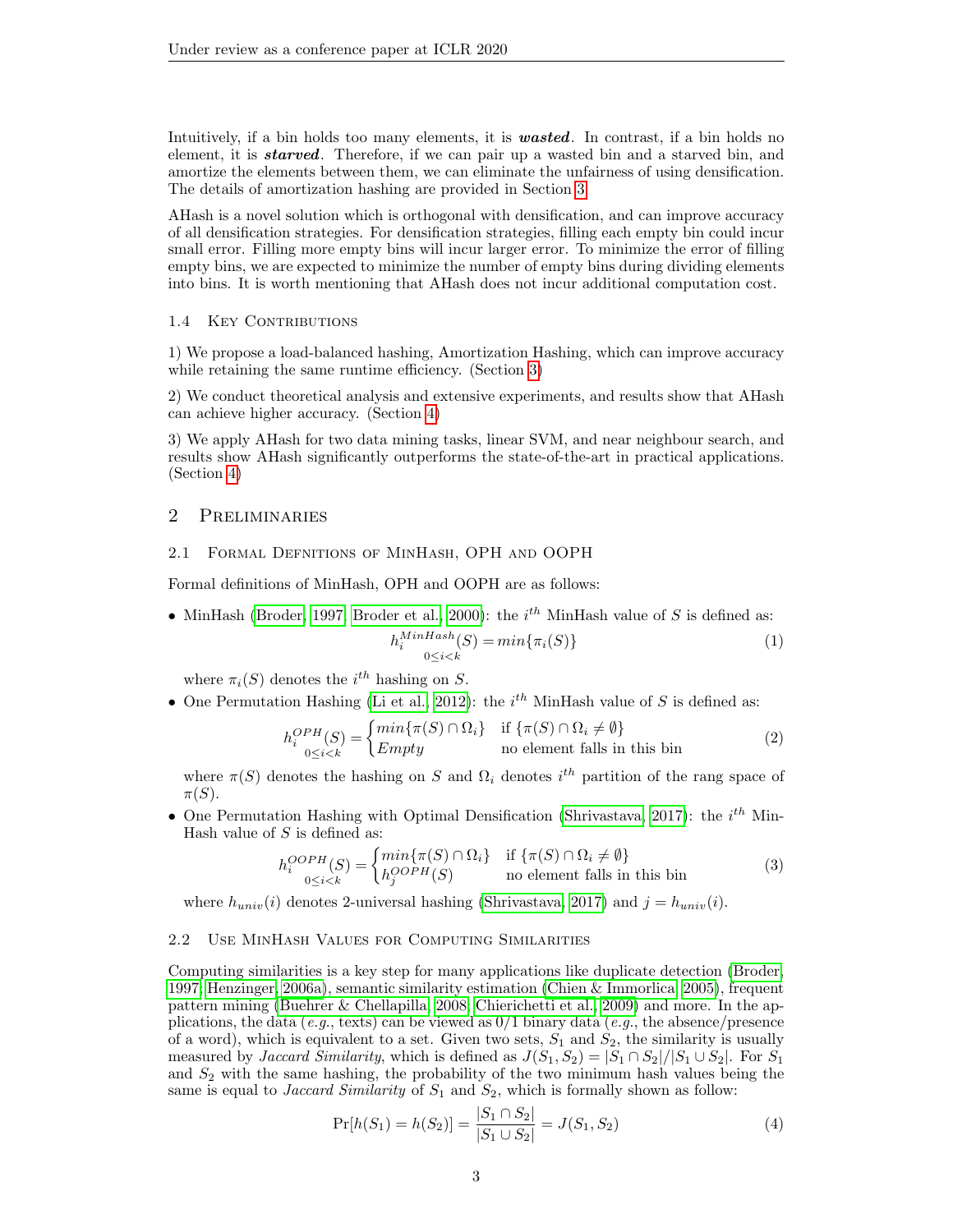Such a property is called *Locality Sensitive Hash (LSH) Property* [\(Indyk & Motwani, 1998;](#page-8-6) [Charikar, 2002\)](#page-8-12). Note that, if  $h(S_1)$  and  $h(S_2)$  are simultaneously empty, they are certain to collide, which violates the LSH Property. So we must handle empty bins. Given MinHash values of  $S_1$  and  $S_2$ , the  $J(S_1, S_2)$  can be approximated as:

$$
\hat{J}(S_1, S_2) = \frac{1}{k} \sum_{j=1}^{k} 1\{h_j(S_1) = h_j(S_2)\}\tag{5}
$$

with  $1\{x\}$  being the indicator function that takes value 1 when x is true and otherwise 0.

#### 2.3 Use MinHash Values for Large-scale Learning

Large-scale linear learning like training SVM [\(Fan et al., 2008;](#page-8-13) [Hsieh et al., 2008;](#page-8-14) [Joachims,](#page-8-15) [2006\)](#page-8-15) is faced with extremely high-dimensional data, which emphasizes the application of hashing algorithms. Given a dataset  $\{x_i, y_i\}_{i=1}^l, x_i \in \mathbb{R}^n, y_i \in \{-1, +1\}$ , L2-SVM solves the following unconstrained optimization problem:

$$
\min_{\mathbf{w}} \quad \frac{1}{2} \mathbf{w}^T \mathbf{w} + C \sum_{i=1}^l \max(1 - y_i \mathbf{w}^T \mathbf{x}_i, 0)^2 \tag{6}
$$

where  $C > 0$  is a penalty parameter.

MinHash can be used to compact the feature vectors to reduce the feature dimensionality if the dataset is binary  $(i.e., each feature vector consists of only 0s and 1s)$  [\(Li et al., 2011\)](#page-9-0). Actually, each feature vector can be viewed as a set: if the i-th element of the vector is 1, then the  $i$ -th element is in the set. Thus we can use MinHash values to represent a feature vector. We use one-hot encoding [\(Coates & Ng, 2011;](#page-8-16) [Buckman et al., 2018\)](#page-8-17) for each hash value and concatenate these  $k$  values to get the new feature vector. To further reduce the dimension, [Li et al.](#page-9-4) [\(2010\)](#page-9-4) proposes that we can use only the lowest b  $(e.g., b=8)$  bits of each hash value (usually 64 bits). Thus the new feature vector is only  $2^b \times k$ -bit long, regardless of the dimensionality of the original data.

#### 2.4 Use MinHash Values for Fast Near Neighbour Search

Fast near neighbour search is important in many areas like databases [\(Broder, 1997;](#page-8-1) [Fried](#page-8-18)[man et al., 1975\)](#page-8-18) and machine learning [\(Shrivastava & Li, 2012\)](#page-9-5), especially applications with high-dimensional data. Given a query set  $S$ , near neighbour search is to return other sets whose similarities with S are more than a threshold.

[Shrivastava & Li](#page-9-5) [\(2012\)](#page-9-5) proposed MinHash values can be used in near neighbour search in sub-linear time complexity  $(i.e.,$  without scanning the whole dataset). Specifically, a signature for a set is generated by concatenating  $k$  MinHash values like this:

$$
Signature(S) = [h_1(S); h_2(S); \dots; h_k(S)] \tag{7}
$$

In this way, those similar sets are more likely to have the same *signature* (It is not true if empty bins occur). So we can build hash tables by using the signatures as indexes and the sets as the values of the hash table entries. Moreover, to reduce the number of hash table entries, we only concatenate the lowest  $b$  bits of  $k$  hashed values to generate signatures [\(Li et al., 2010\)](#page-9-4). To improve the recall of the query results, we can calculate L different signatures for each set and build  $L$  hash tables, and return the union of entries from these  $L$ hash tables as the query result. For different hash tables, we should use independent hash functions to compute MinHash values. Parameters  $b, L$ , and  $k$  can be used to control the threshold of near neighbor search. Using  $L$  hash tables, the processing cost of MinHash for one query set is  $O(nkL)$  (*n* is the size of the query set). [Shrivastava & Li](#page-9-3) [\(2014a\)](#page-9-3) proposes that OPH can generate  $k \times L$  MinHash values only by one hashing with  $k \times L$  bins, so the processing cost of OPH is  $O(n + kL)$ .  $(O(n)$  is for hashing on n elements and  $O(kL)$  is for filling empty bins).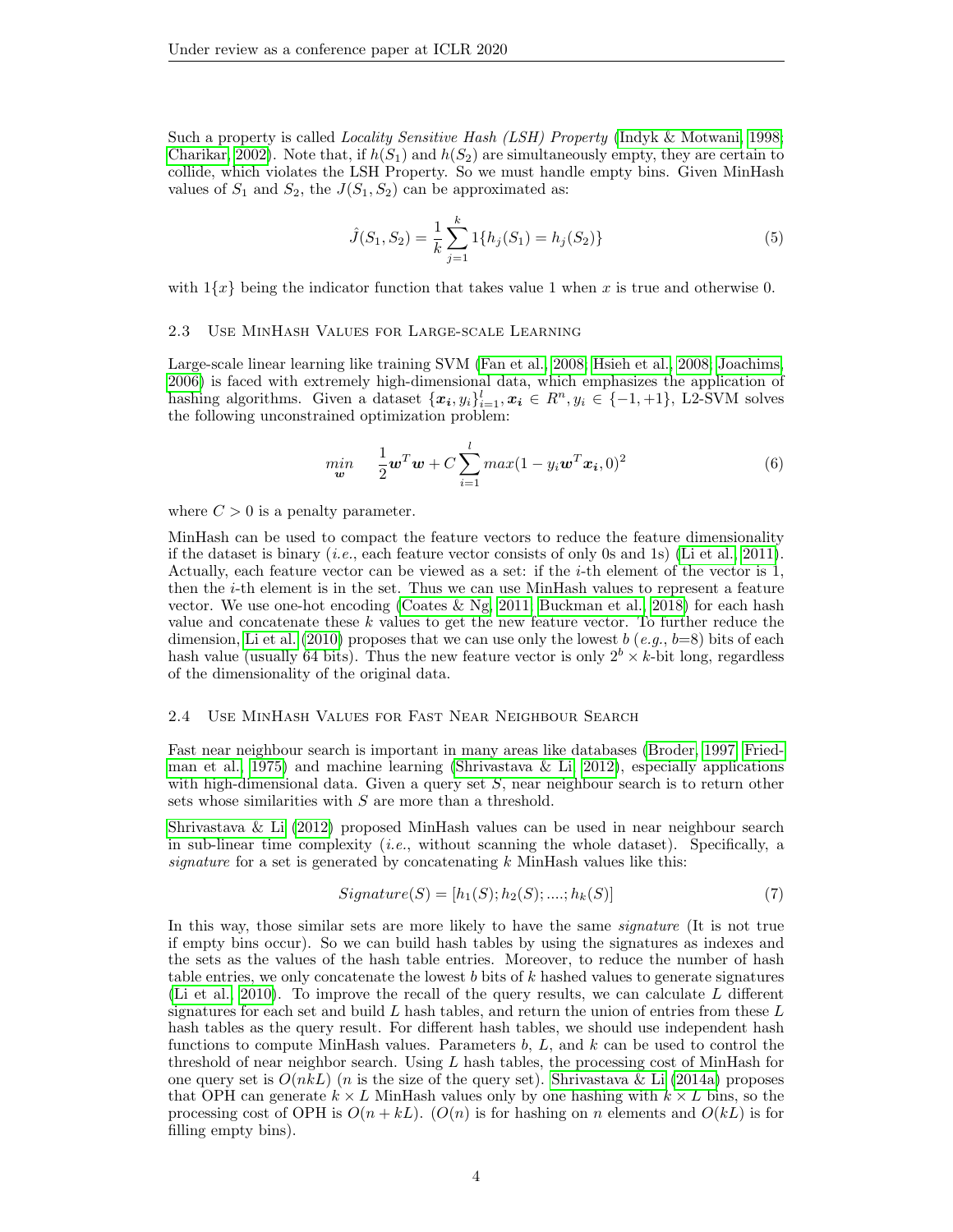# <span id="page-4-0"></span>3 Algorithm

### 3.1 Amortization Hashing

<span id="page-4-1"></span>**Insertion** 



**Collect Values** 

Figure 2: A toy example of AHash with  $k = 5$ .

Amortization

To generate k MinHash values, Amortization Hashing (AHash) has two key steps: Insertion and Amortization.

Insertion: As shown in Algorithm 1 and Figure [2,](#page-4-1) AHash divides all elements into  $k$  bins by hashing and each bin maintains one even min and one odd min. Even min refers to the minimum one among all even hash values. Odd min refers to the minimum one among all odd hash values.

**Amortization:** As shown in Algorithm 2 and Figure [2,](#page-4-1) AHash pairs up  $k$  bins as follows:  $i^{th}$  and  $(i + 1)^{th}$  bins are a pair  $(i = 0, 2, \ldots, \lfloor \frac{k-2}{2} \rfloor)$ . For a pair, the  $i^{th}$  bin is called *even* **bin** and the  $(i + 1)^{th}$  bin is called *odd* bin. For the pairs with only one empty bin, there are two cases:

- If the even bin  $B_e$  is empty, we reassign  $B_e$ . Even M in with the even min of the odd bin.
- If the odd bin  $B<sub>o</sub>$  is empty, we reassign  $B<sub>o</sub>$ . OddM in with the odd min of the even bin.

For the pairs with two simultaneously non-empty or empty bins, we keep them unchanged. After the amortization, we collect  $k$  MinHash values from  $k$  bins and there are two cases (See Figure [2\)](#page-4-1):

- For each even bin with both even and odd mins, we delete the odd min.
- For each odd bin with both even and odd mins, we delete the even min.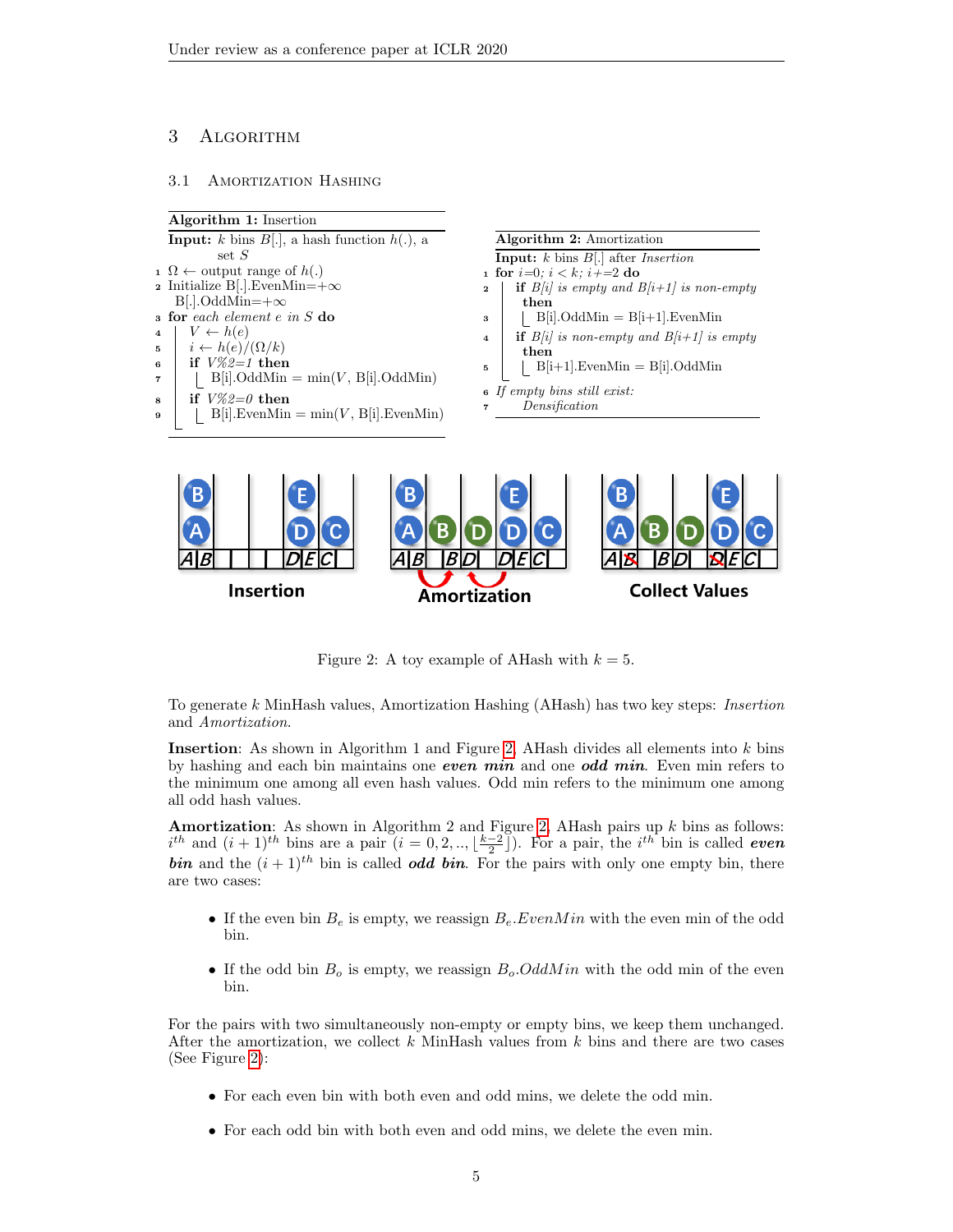If there are still empty bins, we conduct densifying like OOPH, which rarely happens because AHash significantly reduces the empty bins. Formally, for even bins,

$$
h_i^{AHash}(S) = \begin{cases} min\{\pi_e(S) \cap \Omega_i\} & \pi_e(S) \cap \Omega_i \neq \emptyset \\ min\{\pi_o(S) \cap \Omega_i\} & \pi_e(S) \cap \Omega_i = \emptyset \text{ and } \pi_o(S) \cap \Omega_i \neq \emptyset \\ min\{\pi_e(S) \cap \Omega_j\} & i^{th} \text{ bin is empty and } \pi_e(S) \cap \Omega_j \neq \emptyset \\ Empty & others \end{cases}
$$
(8)

$$
j = \lfloor \frac{i}{2} \rfloor + (i+1)\%2
$$
\n<sup>(9)</sup>

where  $\pi_e(S)$  ( $\pi_o(S)$ ) denotes the even (odd) hash values of S and  $\Omega_i$  denotes *i*-th partition of the range space of  $\pi(S)$ . The formula for odd bins is similar.

#### 3.2 Time and Memory Overhead

For time overhead, AHash keeps comparable runtime efficiency with OPH, the fastest variant of MinHash. Although each bin maintains one more hash values than OPH, the additional runtime cost is negligible because of the memory access locality of the insertion (two values in a bin). Note that AHash has much less empty bins which require densification compared with OOPH, which can save the time cost.

For memory overhead, AHash also provides k MinHash values, which is the same as MinHash and OOPH. During the Insertion, the cost of storing two hash values in a bin is acceptable. For the common setting (hundreds of bins and 64-bit MinHash values), the vector of bins with two values per bin can be totally fitted into L1 cache (usually larger than 32 KB), the fastest memory.

# <span id="page-5-0"></span>4 Experiments and Applications

# 4.1 SETUP

We use three publicly available datasets  $2$ :

a) RCV1: The dataset is a collection for text categorization. It has 20, 242 sets and the size of the set is on average 73. The dimensionality (range space) of elements is 47, 236.

b) NEWS20: The dataset is a collection of newsgroup documents. It has 19, 996 sets and the size of the set is on average 402. The dimensionality (range space) of elements is 1, 355, 191.

c) URL: The dataset is a collection for identifying suspicious URLs. It has 100, 000 sets and the size of the set is on average 115. The dimensionality (range space) of elements is 3, 231, 961.

We use two metrics to measure the performance:

a) Mean Square Error (MSE) is defined as  $\mathbb{E}[(\hat{J}-J)^2]$ . We use MSE to measure the accuracy of computing the Jaccard Similarity.

b) **F1-score** is defined as  $\frac{2P \cdot R}{(P+R)}$ , where P is the precision rate and R is the recall rate. We use  $F_1$ -score to evaluate the performance of fast near neighbour search.

We implemented all algorithms in  $C++$  which are publicly available  $3$  on GitHub. All experiments are conducted on laptop with 2.9 GHZ Intel Core i7 CPU.

<span id="page-5-1"></span><sup>2</sup>https://www.csie.ntu.edu.tw/ cjlin/libsvmtools/datasets/binary.html

<span id="page-5-2"></span> $^3$ https://github.com/AHashCodes/AHash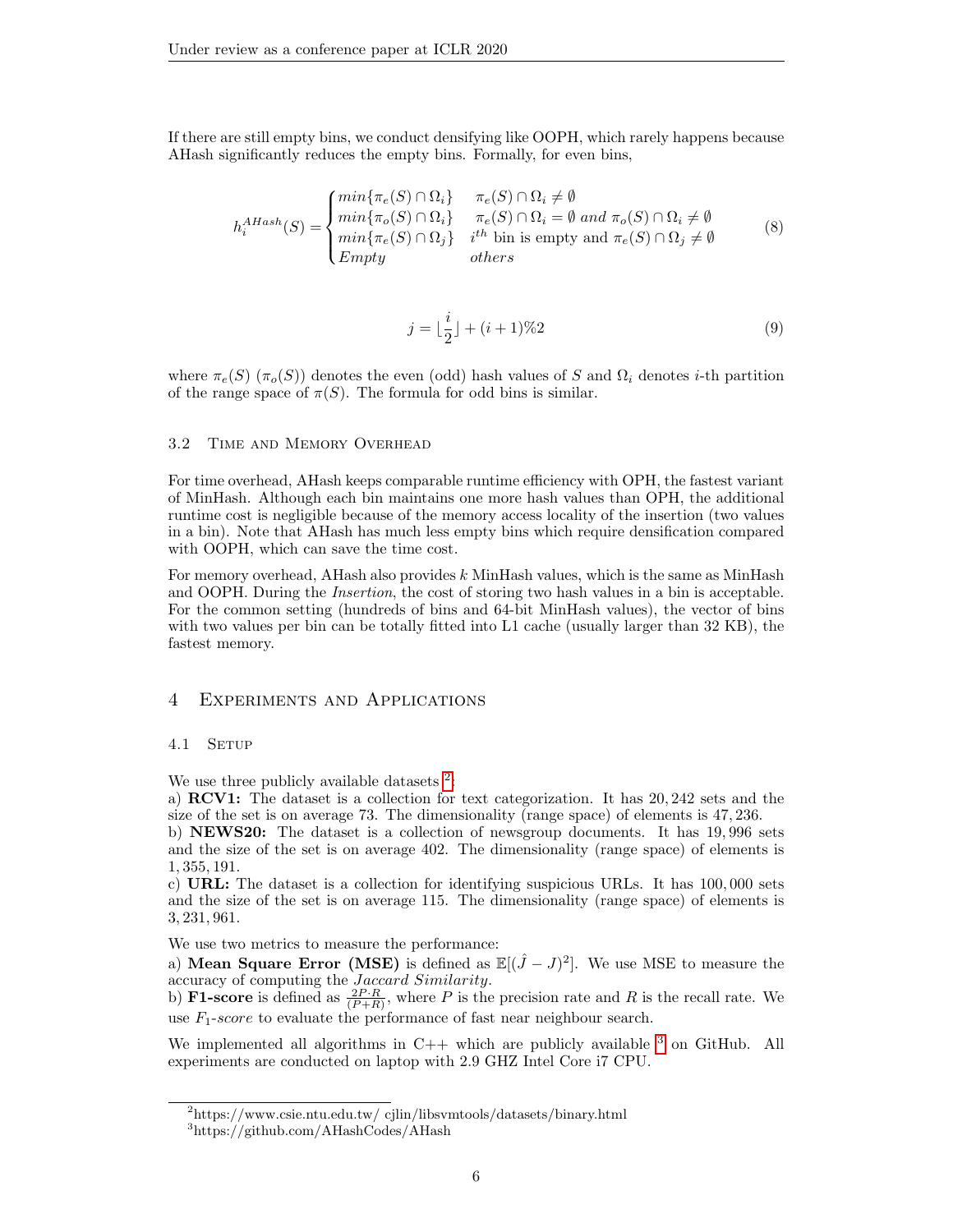# 4.2 Accuracy and Speed

<span id="page-6-0"></span>

| Table 1: Pairs of Sets |      |     |       |  |
|------------------------|------|-----|-------|--|
| Pairs                  | .I S |     | $S_2$ |  |
|                        | 0.27 | 750 | 567   |  |
| B                      | 0.34 | 750 | 748   |  |
| С                      | 0.44 | 750 | 870   |  |
| D                      | 0.53 | 750 | 751   |  |
| E                      | 0.61 | 750 | 892   |  |
| F                      | 0.71 | 750 | 719   |  |

<span id="page-6-2"></span>Table 2: Time (Second) to compute 256 MinHash val-

<span id="page-6-1"></span>

| Hash        | <b>RCV1</b> | <b>NEWS20</b> | URL   |
|-------------|-------------|---------------|-------|
| MinHash     | 3.44        | 20.45         | 25.83 |
| <b>OOPH</b> | 0.024       | 0.13          | 0.18  |
| AHash       | 0.025       | በ 14          | 0.18  |



ues

Figure 3: Average MSE in Jaccard Similarity estimation with varing the number of MinHash values  $(k)$ . Results are averaged over 2000 repetitions.

To measure the accuracy of AHash, we generate 6 pairs of sets from the data RCV1, with varying similarities. Because it is difficult to use original sets to form the pairs with high similarity, we unite some original sets as a new set to form the pairs. Detailed statistics is shown in Table [1.](#page-6-0)

Figure [3](#page-6-1) presents the results about the accuracy of computing similarities with varying  $k$ (the number of Minhash values). Regardless of the similarity level, AHash is more accurate than OOPH and MinHash (e.g., at  $k = 512$ , the MSE of AHash is lower than OOPH by 13.2%-31.7%). For Figure [3,](#page-6-1) the absolute values of MSE are too small, so it's a little hard to see the difference in the values. But the improvements are significant (up to 29.021%), e.g., the MSE of AHash is 29% lower than OOPH with  $k = 512$  in Figure 3(b). Note that the gain of AHash is more significant when the number of bins is appropriate (not extremely small or large). The reason is that if  $k$  is extremely small, all bins are non-empty. Therefore, AHash has no need for amortization. To the other extreme, if  $k$  is extremely large, only a small portion of bins are non-empty and the amortization plays a limited role. Fortunately, with a practical and commonly used configuration, AHash presents significant gains.

Table [2](#page-6-2) shows that the speed of computing k MinHash values of AHash is comparable with OOPH, which is two orders of magnitude faster than MinHash. AHash does not hurt the runtime efficiency of OOPH. AHash and OOPH both use much less runtime to more accurately compute the similarity.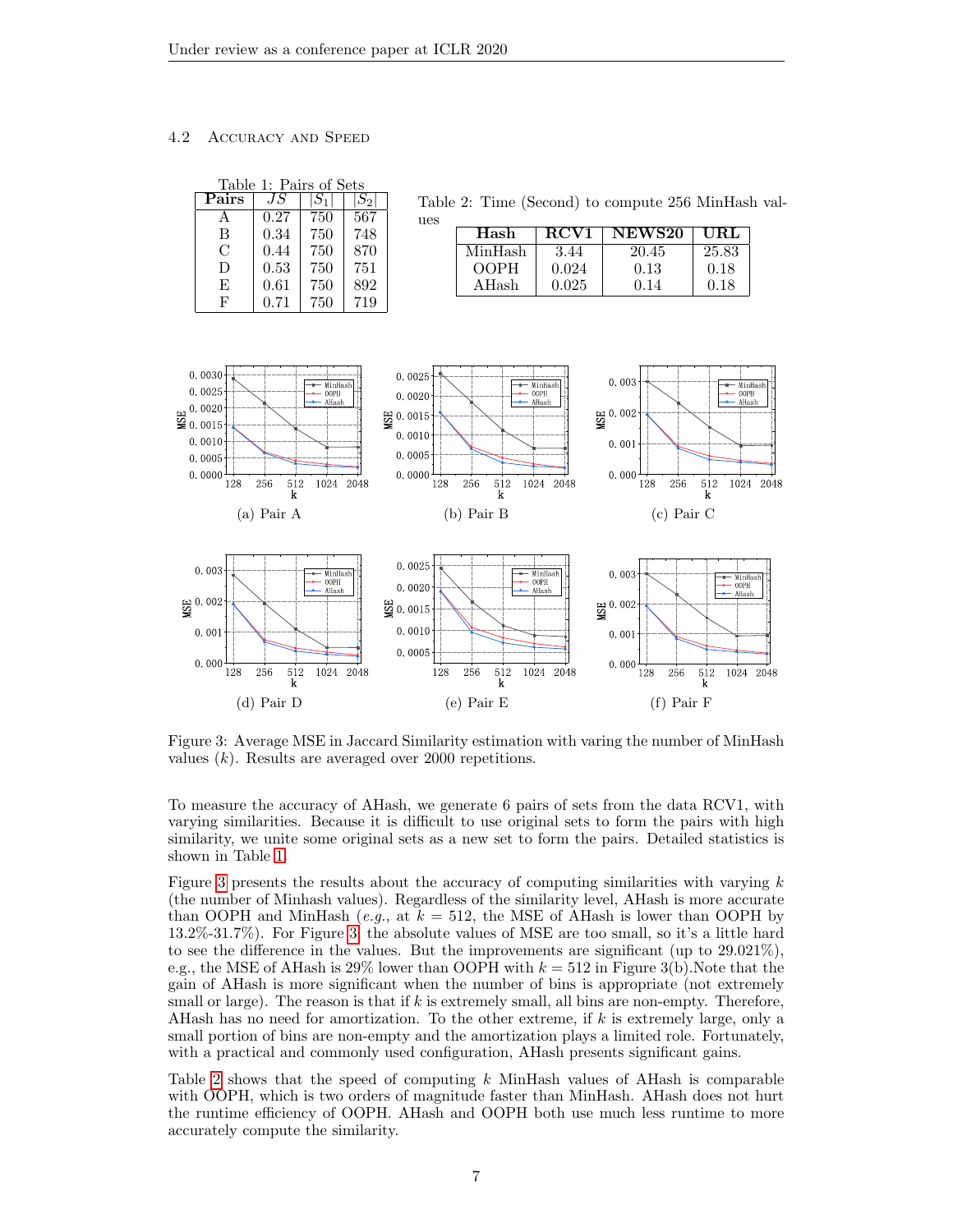## 4.3 Linear Learning



<span id="page-7-0"></span>Figure 4: SVM test accuracy. We set  $k$  as 150 and apply the b-bit hash with  $b$  as 8.

We use LIBLINEAR [\(Fan et al., 2008\)](#page-8-13) to train a  $L_2$ -nomarlized SVM to measure the effectiveness of AHash in reducing the dimensionality of the training data. We experimented with varing penalty parameter C, which follows other works [\(Li et al., 2011;](#page-9-0) [Yu et al., 2012\)](#page-9-2). In this way, it is more easy to reproduce our experiments.

Figure [4](#page-7-0) shows that AHash can achieve 99% test accuracies and outperforms OOPH. Compared with training with the original high-dimensional data, the training based on the new feature vectors built by AHash is usually two orders of magnitude faster. Figure 4 shows AHash can further reduce the error, e.g., the error of AHash on average is 46.81% lower than OOPH in Figure 4(b). AHash can achieve the satisfied accuracy, close to 100%.

### 4.4 Near Neighbour Search



<span id="page-7-1"></span>Figure 5:  $F_1$ -score of fast near neighbour search. We set k as 10 and apply the b-bit hash with *b* as 32. Results are averaged over 2000 queries.

We apply AHash with the optimization of  $b$ -bit hashing [\(Li et al., 2010\)](#page-9-4) for fast near neighbour search. Given a query set, threshold of the similarity is 0.5, that is, near neighbour search should return sets whose similarity with the query set is more than 0.5. It is important to balance the precision and recall to measure the effectiveness on near neighbour search. Therefore, we use  $F_1$ -score as the metric.

Figure [5](#page-7-1) shows that the  $F_1$ -score of AHash is significantly higher than MinHash and OOPH on all three datasets. Note that the trend of  $F_1$ -score with varying L is not monotonous. With L increasing, the number of reported elements and the number of reported near neighbours both increases, but their growth trends are of randomness. In spite of this, AHash can outperform OOPH and MinHash under most of parameter settings.

## 5 Conclusion

We propose Amortization Hashing which can improve the accuracy of One Permutation Hashing and densification strategies without loss in runtime efficiency. AHash outperforms the state-of-the-art OOPH in similarity estimating, large-scale learning and fast near neighbour searching.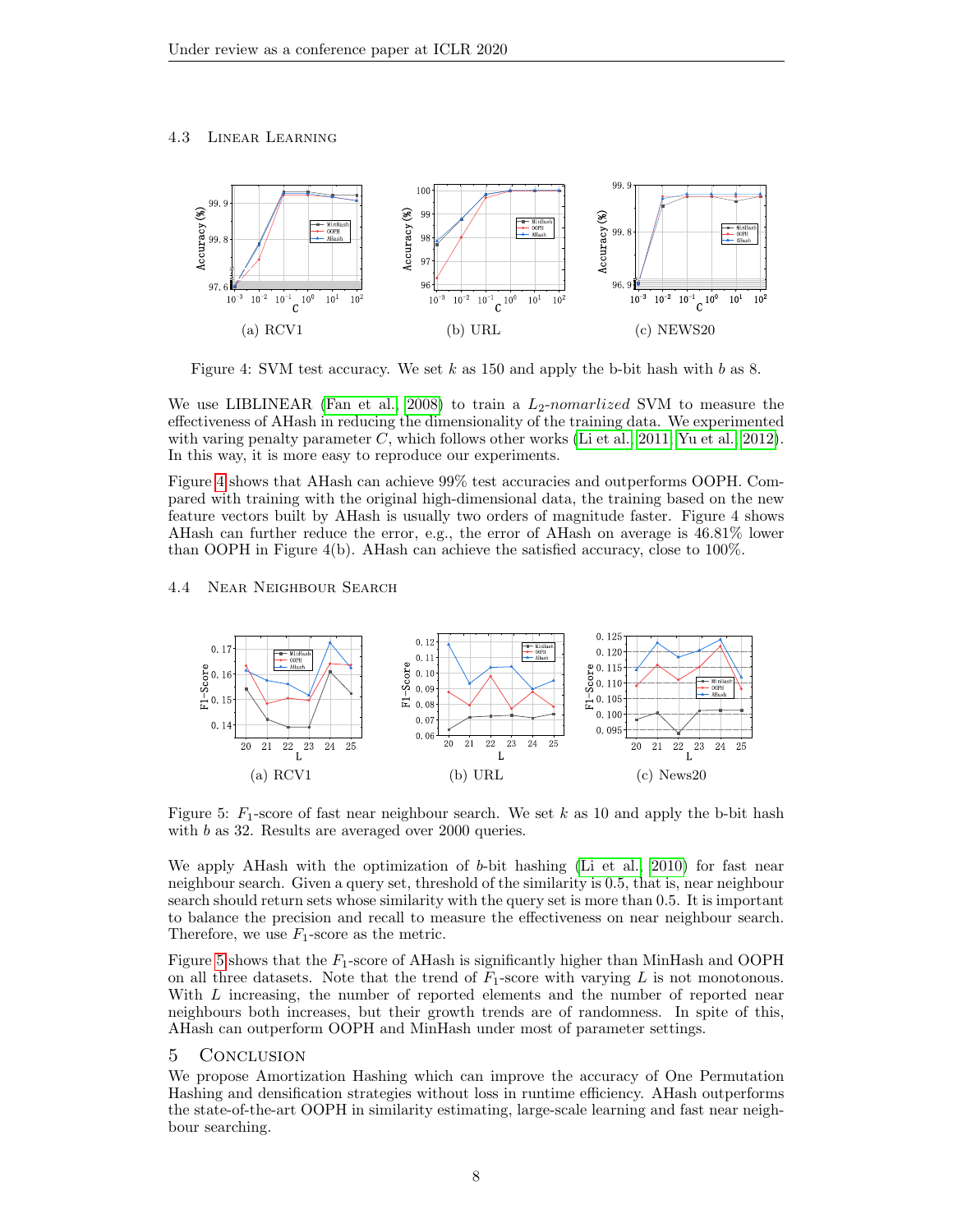## **REFERENCES**

- <span id="page-8-4"></span>Roberto J Bayardo, Yiming Ma, and Ramakrishnan Srikant. Scaling up all pairs similarity search. In Proceedings of the 16th international conference on World Wide Web, pp. 131–140. ACM, 2007.
- <span id="page-8-1"></span>Andrei Z Broder. On the resemblance and containment of documents. In Proceedings. Compression and Complexity of SEQUENCES 1997 (Cat. No. 97TB100171), pp. 21–29. IEEE, 1997.
- <span id="page-8-0"></span>Andrei Z Broder, Moses Charikar, Alan M Frieze, and Michael Mitzenmacher. Min-wise independent permutations. Journal of Computer and System Sciences, 60(3):630–659, 2000.
- <span id="page-8-17"></span>Jacob Buckman, Aurko Roy, Colin Raffel, and Ian Goodfellow. Thermometer encoding: One hot way to resist adversarial examples. 2018.
- <span id="page-8-10"></span>Gregory Buehrer and Kumar Chellapilla. A scalable pattern mining approach to web graph compression with communities. In Proceedings of the 2008 International Conference on Web Search and Data Mining, pp. 95–106. ACM, 2008.
- <span id="page-8-12"></span>Moses S Charikar. Similarity estimation techniques from rounding algorithms. In Proceedings of the thiry-fourth annual ACM symposium on Theory of computing, pp. 380–388. ACM, 2002.
- <span id="page-8-2"></span>Steve Chien and Nicole Immorlica. Semantic similarity between search engine queries using temporal correlation. In Proceedings of the 14th international conference on World Wide Web, pp. 2–11. ACM, 2005.
- <span id="page-8-11"></span>Flavio Chierichetti, Ravi Kumar, Silvio Lattanzi, Michael Mitzenmacher, Alessandro Panconesi, and Prabhakar Raghavan. On compressing social networks. In Proceedings of the 15th ACM SIGKDD international conference on Knowledge discovery and data mining, pp. 219–228. ACM, 2009.
- <span id="page-8-16"></span>Adam Coates and Andrew Y Ng. The importance of encoding versus training with sparse coding and vector quantization. In Proceedings of the 28th international conference on machine learning  $(ICML-11)$ , pp. 921–928, 2011.
- <span id="page-8-13"></span>Rong-En Fan, Kai-Wei Chang, Cho-Jui Hsieh, Xiang-Rui Wang, and Chih-Jen Lin. Liblinear: A library for large linear classification. Journal of machine learning research, 9(Aug):1871–1874, 2008.
- <span id="page-8-7"></span>Raul Castro Fernandez, Jisoo Min, Demitri Nava, and Samuel Madden. Lazo: A cardinality-based method for coupled estimation of jaccard similarity and containment. ICDE, 2019.
- <span id="page-8-18"></span>Jerome H Friedman, Forest Baskett, and Leonard J Shustek. An algorithm for finding nearest neighbors. IEEE Transactions on computers, 100(10):1000–1006, 1975.
- <span id="page-8-9"></span>Monika Henzinger. Finding near-duplicate web pages: a large-scale evaluation of algorithms. In Proceedings of the 29th annual international ACM SIGIR conference on Research and development in information retrieval, pp. 284–291. ACM, 2006a.
- <span id="page-8-3"></span>Monika Henzinger. Finding near-duplicate web pages: a large-scale evaluation of algorithms. In Proceedings of the 29th annual international ACM SIGIR conference on Research and development in information retrieval, pp. 284–291. ACM, 2006b.
- <span id="page-8-14"></span>Cho-Jui Hsieh, Kai-Wei Chang, Chih-Jen Lin, S Sathiya Keerthi, and Sellamanickam Sundararajan. A dual coordinate descent method for large-scale linear svm. In Proceedings of the 25th international conference on Machine learning, pp. 408–415. ACM, 2008.
- <span id="page-8-6"></span>Piotr Indyk and Rajeev Motwani. Approximate nearest neighbors: towards removing the curse of dimensionality. In Proceedings of the thirtieth annual ACM symposium on Theory of computing, pp. 604–613. ACM, 1998.
- <span id="page-8-15"></span>Thorsten Joachims. Training linear svms in linear time. In Proceedings of the 12th ACM SIGKDD international conference on Knowledge discovery and data mining, pp. 217–226. ACM, 2006.
- <span id="page-8-8"></span>Ping Li. 0-bit consistent weighted sampling. In Proceedings of the 21th ACM SIGKDD International Conference on Knowledge Discovery and Data Mining, pp. 665–674. ACM, 2015.
- <span id="page-8-5"></span>Ping Li and Christian König. b-bit minwise hashing. In Proceedings of the 19th international conference on World wide web, pp. 671–680. ACM, 2010.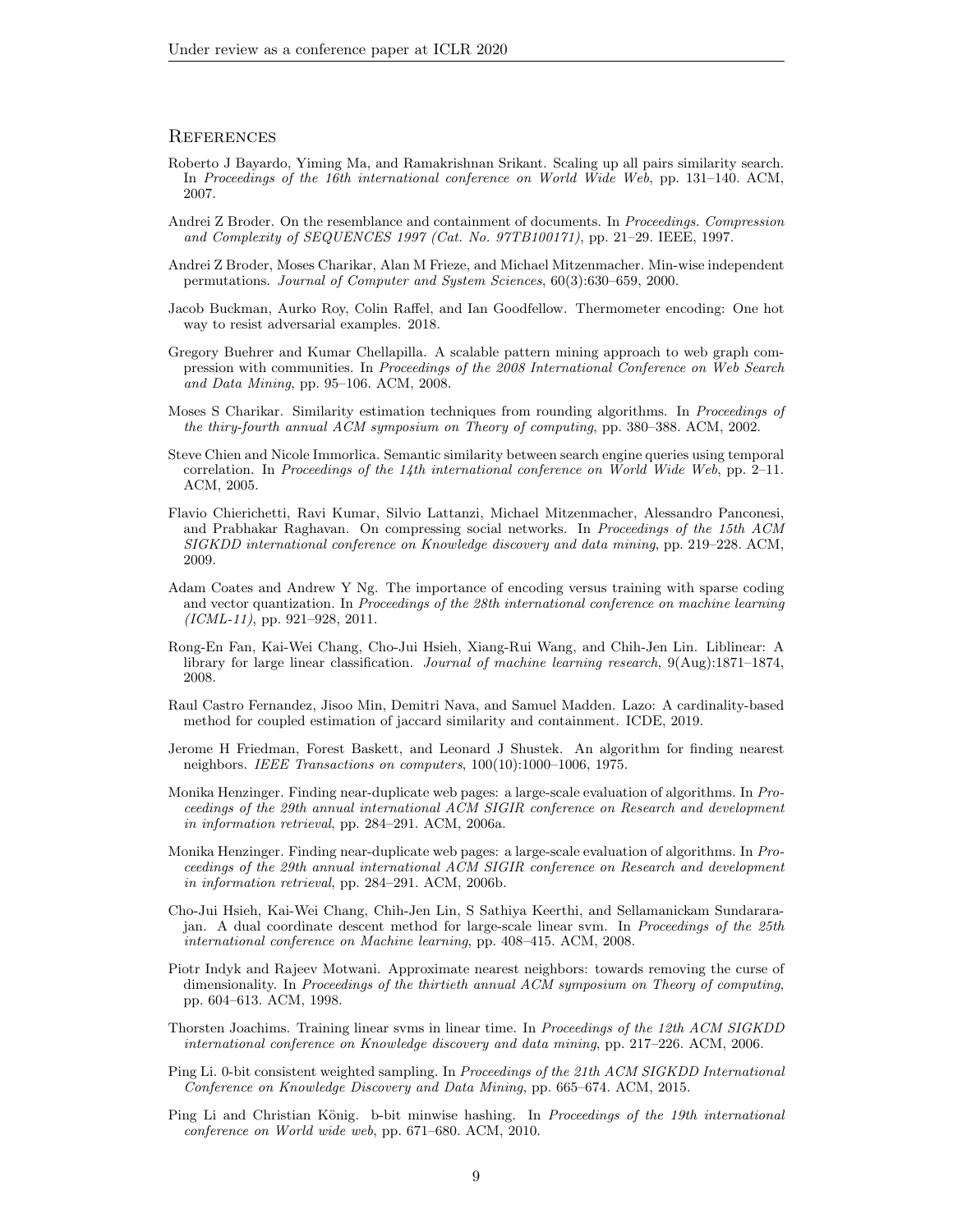- <span id="page-9-4"></span>Ping Li, Arnd Konig, and Wenhao Gui. b-bit minwise hashing for estimating three-way similarities. In NIPS, pp. 1387–1395, 2010.
- <span id="page-9-0"></span>Ping Li, Anshumali Shrivastava, Joshua L Moore, and Arnd C König. Hashing algorithms for large-scale learning. In NIPS, pp. 2672–2680, 2011.
- <span id="page-9-1"></span>Ping Li, Art Owen, and Cun-Hui Zhang. One permutation hashing. In NeurIPS, pp. 3113–3121, 2012.
- <span id="page-9-6"></span>Anshumali Shrivastava. Optimal densification for fast and accurate minwise hashing. In ICML, pp. 3154–3163, 2017.
- <span id="page-9-5"></span>Anshumali Shrivastava and Ping Li. Fast near neighbor search in high-dimensional binary data. In Joint European Conference on Machine Learning and Knowledge Discovery in Databases, pp. 474–489. Springer, 2012.
- <span id="page-9-3"></span>Anshumali Shrivastava and Ping Li. Densifying one permutation hashing via rotation for fast near neighbor search. In ICML, pp. 557–565, 2014a.
- <span id="page-9-7"></span>Anshumali Shrivastava and Ping Li. Improved densification of one permutation hashing. arXiv preprint arXiv:1406.4784, 2014b.
- <span id="page-9-2"></span>Hsiang-Fu Yu, Cho-Jui Hsieh, Kai-Wei Chang, and Chih-Jen Lin. Large linear classification when data cannot fit in memory. ACM Transactions on Knowledge Discovery from Data (TKDD), 5 (4):23, 2012.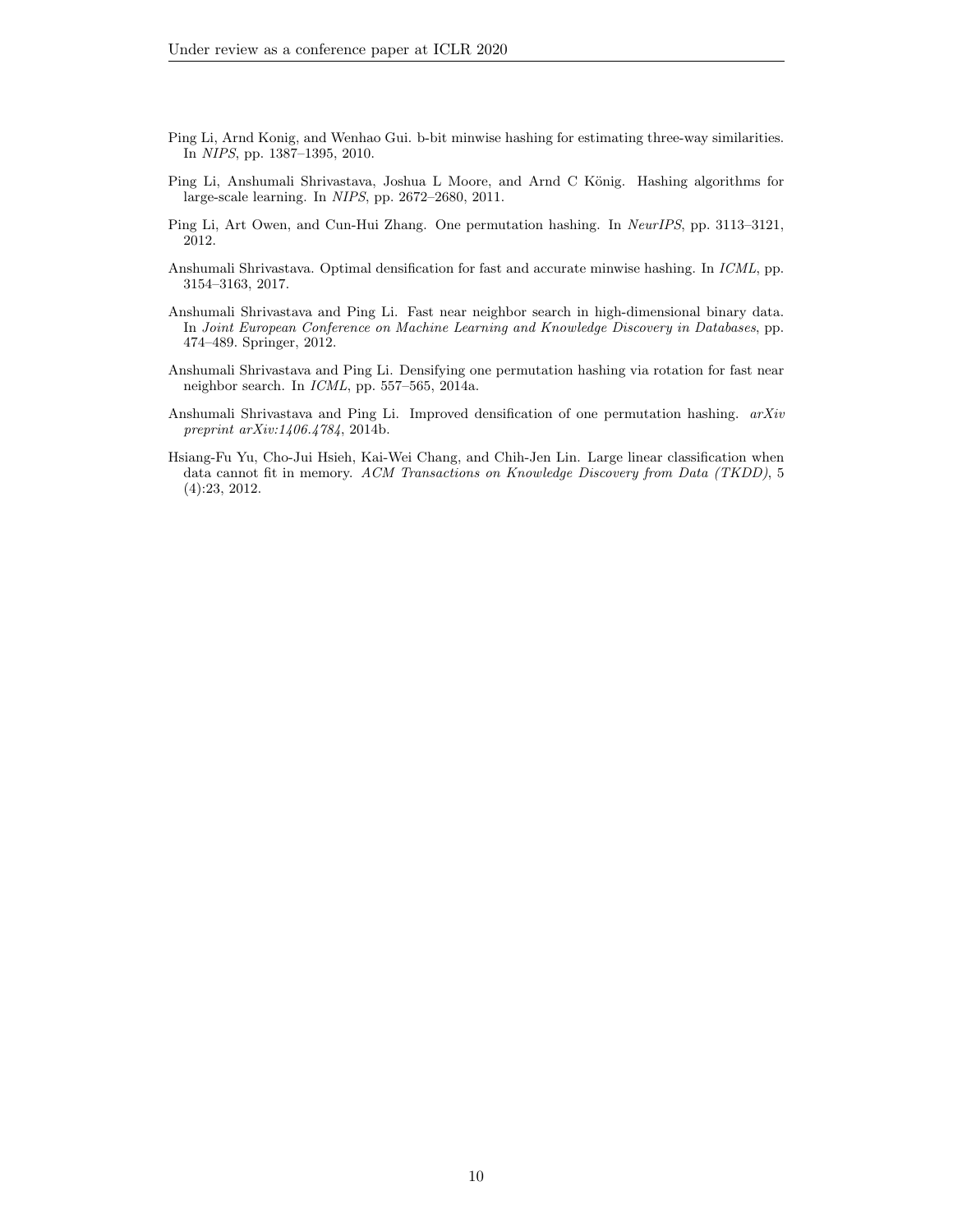# A Theoretical Analysis

## <span id="page-10-0"></span>Theorem 1 Unbiased Estimator

$$
\Pr[h^{AHash}(S_1) = h^{AHash}(S_2)] = \frac{|S_1 \cap S_2|}{|S_1 \cup S_2|} = J(S_1, S_2)
$$
\n(10)

$$
E(\hat{J}_{AHash}) = J \tag{11}
$$

where  $\hat{J}_{AHash}$  denotes the estimator given by AHash. Theorem [1](#page-10-0) is to show the estimator of AHash is following the LSH property and unbiased.

Proof A.1 For convenience, we define some Boolean values:

$$
I_{emp,i} = \begin{cases} 1 & \text{For both } i^{th} \text{ bins of } S_1 \text{ and } S_2, \text{ no elements falls in them} \\ 0 & \text{otherwise} \end{cases}
$$
 (12)

 $I_{mat,i} = \begin{cases} 1 & Before\ Amortization, \ the\ values\ of\ the\ i^{th}\ bins\ of\ S_1\ and\ S_2\ are\ the\ same\ 0 & otherwise \end{cases}$  (13)

$$
I_{emp,i}^A = \begin{cases} 1 & h_i^{AHash}(S_1) = h_i^{AHash}(S_2) = Empty \\ 0 & otherwise \end{cases}
$$
 (14)

$$
I_{mat,i}^A = \begin{cases} 1 & h_i^{Alash}(S_1) = h_i^{Alash}(S_2) \\ 0 & otherwise \end{cases}
$$
 (15)

Obviously, for simultaneously non-empty bins, AHash is following the LSH property:

$$
E(I_{mat,i}|I_{emp,i}=0) = J \tag{16}
$$

Next, we prove that the Amortization for simultaneously empty bins is unbiased:

$$
I_{emp,i} = 1 \text{ and } I_{emp,i}^{A} = 0 \longrightarrow I_{emp,j} = 1 \qquad (j = \lfloor \frac{i}{2} \rfloor + (i+1)\%2)
$$

$$
E(I_{mat,i}^{A}|I_{emp,i} = 1 \text{ and } I_{emp,i}^{A} = 0) = E(I_{mat,j}|I_{emp,j} = 1) = J \qquad (17)
$$

If  $I_{emp,i}^A = 1$ , i.e., there is still the pair of bins which are simultaneously empty after Amortization, we use unbiased Optimal Densification [\(Shrivastava, 2017\)](#page-9-6) to fill such bins.

Theorem 2 Reducing Empty Bins

$$
E(N_{emp}^{AHash}) \le E(N_{emp}^{OPH})
$$
\n(18)

where  $N_{emp} = \sum_{i=1}^{k} I_{emp}^{i}$  is the number of simultaneously empty bins.

Proof A.2 [\(Li et al., 2012\)](#page-9-1) proves the expectation of the number of simultaneously empty bins of OPH is:

$$
E(N_{emp}^{OPH}) = y(k) = k \prod_{i=0}^{f} \frac{D(1 - \frac{1}{k}) - i}{D - i}
$$
\n(19)

where f is  $|S_1 \cup S_2|$  and D is the dimensionality of the universal hashing function used. The process of OPH can be viewed as randomly throwing f balls into k bins. For AHash, because k bins are paired up, the process of AHash can be viewed as randomly throwing f balls into  $\frac{k}{2}$  bins. Obviously, Nemp of AHash is smaller than OPH:

$$
E(N_{emp}^{AHash}) = y(\frac{k}{2}) \le y(k)
$$
\n(20)

Theorem 3 Improving Variance

$$
Var(\hat{J}_{AHash}) \le Var(\hat{J}_{OOPH})
$$
\n(21)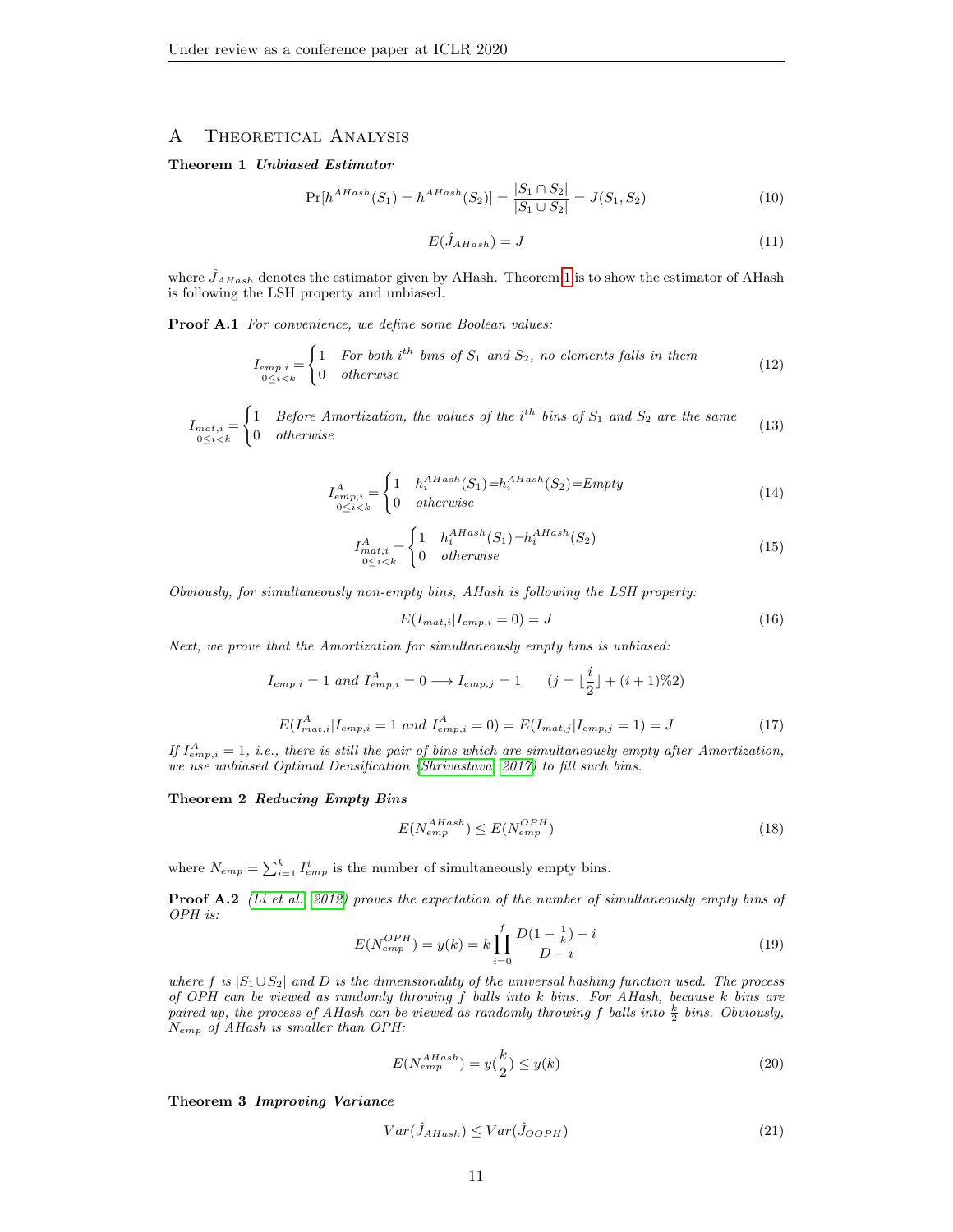**Proof A.3** We define two Boolean values with  $1\{x\}$  being the indicator function that takes 1 when x is true and otherwise 0.

$$
M_j^A = 1\{I_{emp,j}^A = 0 \text{ and } h_j^{AHash}(S_1) = h_j^{AHash}(S_2)\}\
$$
 (22)

$$
M_j^E = 1\{I_{emp,j}^A = 1 \text{ and } h_j^{AHash}(S_1) = h_j^{AHash}(S_2)\}\
$$
 (23)

The estimator given by AHash and the variance of AHash can be rewritten as follows using these two values.

$$
\hat{J}_{AHash} = \frac{1}{k} \sum_{j=1}^{k} [M_j^A + M_j^E]
$$
\n(24)

$$
Var(\hat{J}_{AHash}) = E\left(\left(\frac{1}{k}\sum_{j=1}^{k} [M_j^A + M_j^E]\right)^2\right) - \left(E(\hat{J}_{AHash})\right)^2\tag{25}
$$

Theorem 1 proves  $(E(\hat{J}_{AHash}))^2 = J^2$ . Define two notations:

$$
N_{emp}^{OPH} = \sum_{i=1}^{k} I_{emp,i} \qquad N_{emp}^{AHash} = \sum_{i=1}^{k} I_{emp,i}^{A}
$$
 (26)

OOPH uses conditional expectation to simplify variance analysis. To conveniently compare with OOPH, we follow its method where  $E(.|m)$  means  $E(.|k - N_{emp}^{AHash} = m)$ . We compute  $f(m) =$  $E((\frac{1}{k}\sum_{j=0}^{k-1}[M_j^E+M_j^N])^2|m)$  By expanding,

$$
k^{2} f(m) = E[\sum_{i=1}^{k} ((M_{i}^{A})^{2} + (M_{i}^{E})^{2})|m] + E(\sum_{i \neq j} M_{i}^{A} M_{j}^{A}|m) + E(\sum_{i \neq j} M_{i}^{A} M_{j}^{E}|m) + E(\sum_{i \neq j} M_{i}^{E} M_{j}^{E}|m)
$$
\n(27)

Because  $M_i^A$  and  $M_i^E$  are Boolean values,

$$
E[\sum_{i=1}^{k}((M_i^A)^2 + (M_i^E)^2)|m] = E[\sum_{i=1}^{k}(M_i^A + M_i^E)|m] = k \times J
$$
\n(28)

To analyze another three terms, we provide four probability equations for bins before the amortization.

$$
Pr(I_{emp,j} = 1) = P_e = \left(\frac{k-1}{k}\right)^{|S_1 \cup S_2|} \tag{29}
$$

$$
Pr(I_{emp,j} = 0) = P_f = 1 - P_e
$$
\n(30)

 $Pr(I_{emp,j}=0$  and the mins from two j-th bins have one and only one position)

$$
= P_s = P_f \times 2 \times (\frac{1}{2})^{|S_1 \cup S_2| / (k - N_{emp}^{OPH})}
$$
\n(31)

 $Pr(I_{emp,j}=0$  and the mins from two j-th bins have two positions  $(odd/even)$ 

$$
= P_d = P_f - P_s \tag{32}
$$

Define one notation:

$$
\hat{J} = \frac{|S_1 \cap S_2| - 1}{|S_1 \cup S_2| - 1} \tag{33}
$$

The values of following three terms is proved by classifying different combinations of bins and applying probability equations and the property of indicator functions.

$$
E\left(\sum_{i \neq j} M_i^A M_j^A | m\right) = m(m-1)[J\hat{J}\frac{k-2}{k-1} + J\frac{1}{k-1} \times P_s P_e + J\hat{J}\frac{1}{k-1} \times 2P_d P_e] \le m(m-1)J\hat{J}
$$
\n(34)